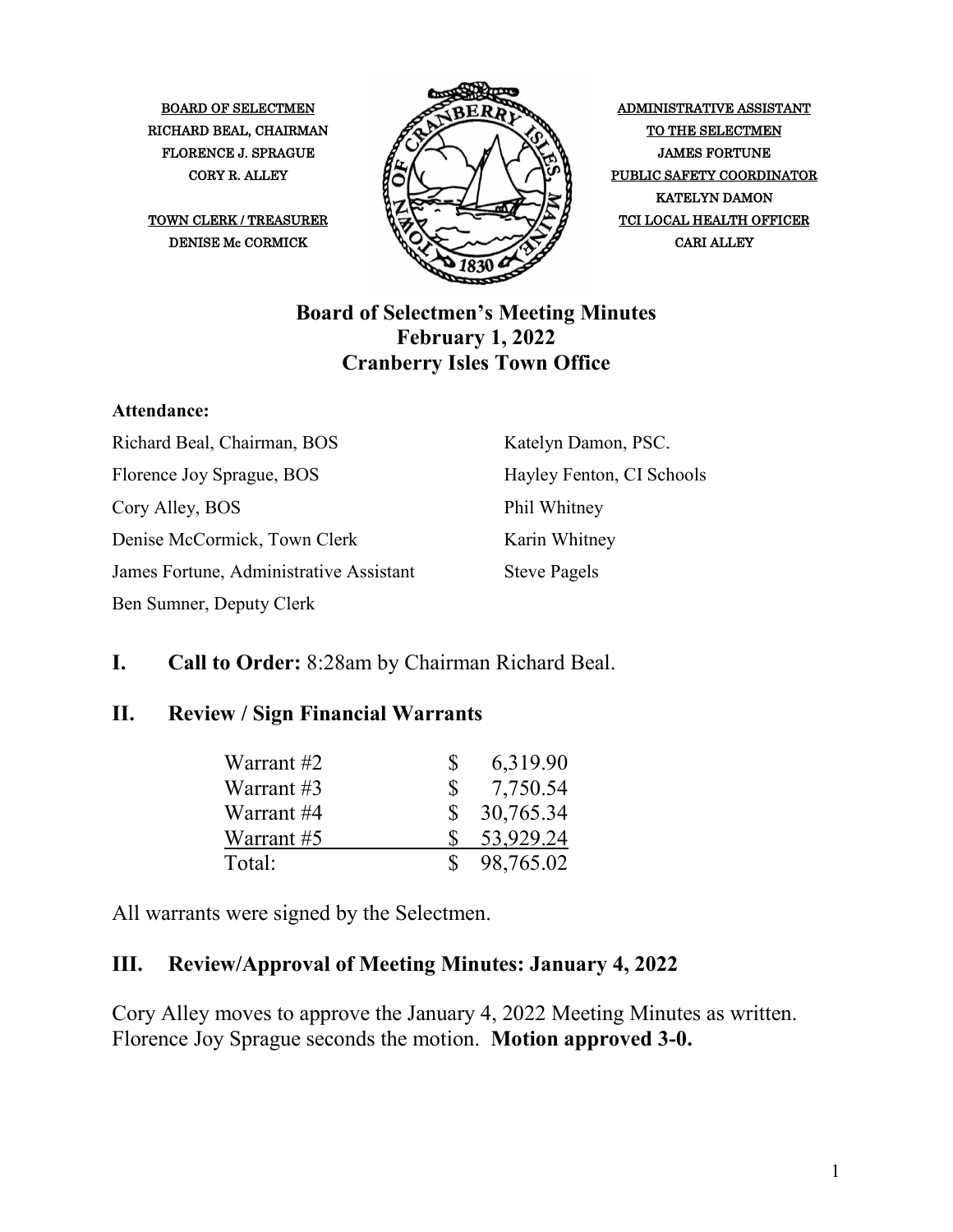#### **IV. New Business**

#### **A. Engineering for the Manset Dock & Parking Lot**

James Fortune reports on previous engineering reviews for a Manset Dock upgrade and recommends Kleinschmidt provide updated plans and new estimate of costs. General discussion of warrant article. Cory Alley recommends dredging of all Town Docks be contracted if dredging is determined to be necessary for Manset. Florence Joy Sprague proposes, without objection, a warrant article to address Manset parking lot plans and upgrades that is separate from the warrant articles concerning the Manset Town Dock and Mansell Lane.

### **V. Other Business (taken out of order)**

Steve Pagels reports on the ferry situation in the Town of Southwest Harbor and advises that presently minimal ferry service is planned for 2022 for the Manset dock.

### **B. Parking Letter & Application for 2022**

James Fortune reports on the rate increase for leased parking in Northeast Harbor and advises the parking fees for Northeast Harbor be set at \$370 to offset the increase. General discussion of Manset parking for 2022. Selectmen agree, without objection, to increase parking fee in Northeast Harbor to \$370 and to leave fee in Manset unchanged.

#### **C. EMR: Recycling Program Offer**

James Fortune reports on EMR offer for recycling and explains current solid waste disposal protocols. Selectmen agree, without objection, to make no changes at this time.

#### **VI. Audience Communication (taken out of order)**

Phil Whitney recommends the Town recognize Steve Pagels for his efforts to continue to provide ferry service. Selectmen agree, without objection, to recognize Steve Pagels and the Cranberry Cove Ferry for their efforts to provide ferry service to the Town of Cranberry Isles.